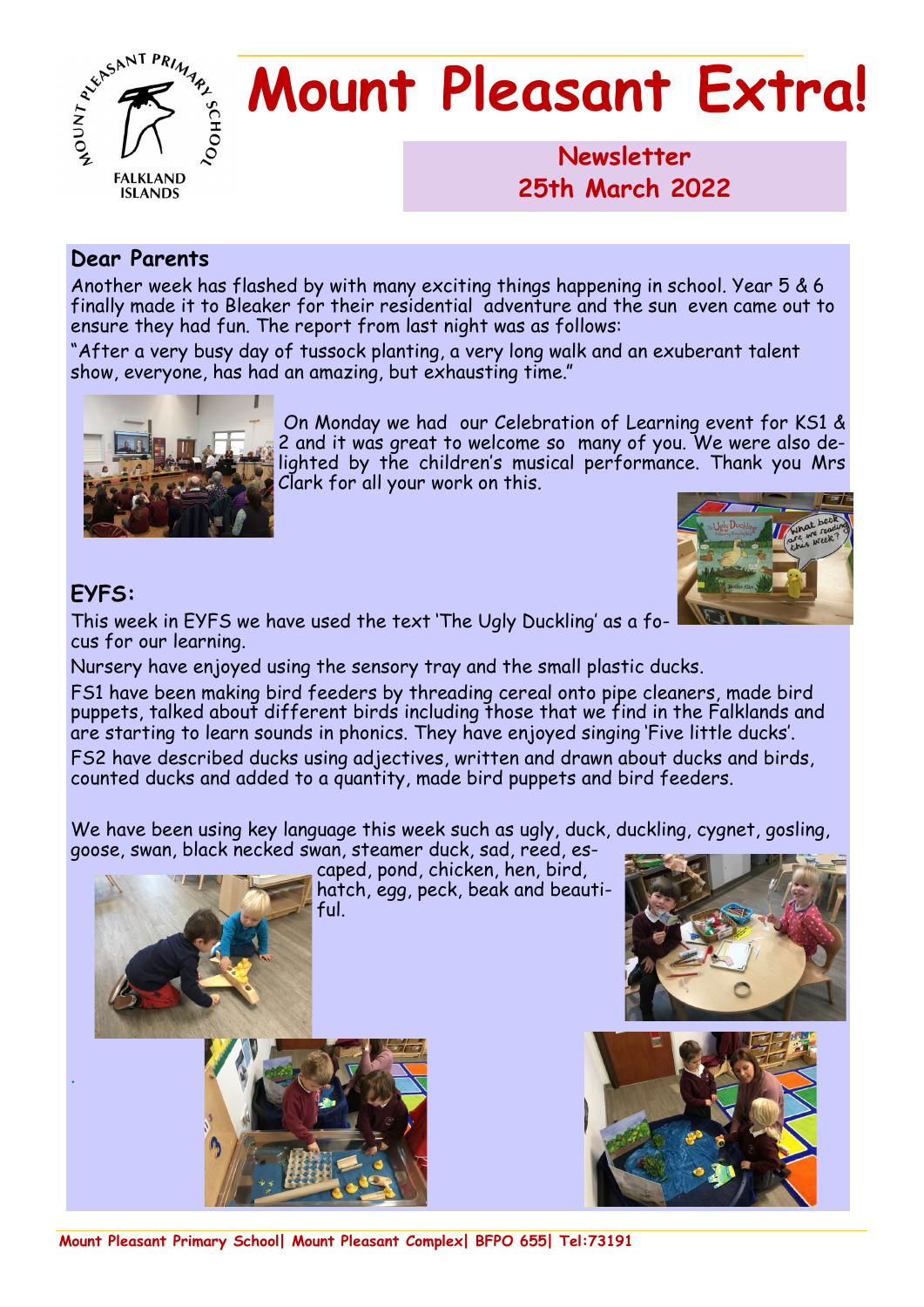#### **Caracara Class:**

Caracara Class would like to thank all the parents who attended our class assembly on Monday. As you saw, we have learnt a lot this term.

This week, we have enjoyed learning about the Easter Story, especially the acting! We have painted our versions of Van Gogh's 'The Starry Night' in art. In geography, we have started to find out about London.



#### **Falcon Class:**

In Falcons Class this week the children have been continuing with their Geography learning by investigating Italy and finding reasons why people might like to visit. The Year 4s have created a tourist brochure persuading visitors to go and Year 3 have investigated which parts of Rome are ancient and which are modern. In Maths the Year 3s have moved onto counting in fractions and Year 4 are continuing their decimal learning by investigating how to make a whole in different ways, writing in decimals and fractions. In English the children have started formatting their Demi-God Vs Evil Character newspaper reports which we hope to



complete next week. The children have also had a PSHE afternoon where they were looking at friendship and transition

activities based around moving on. The children played bonding games and created friendship lockets that they can keep as memories.

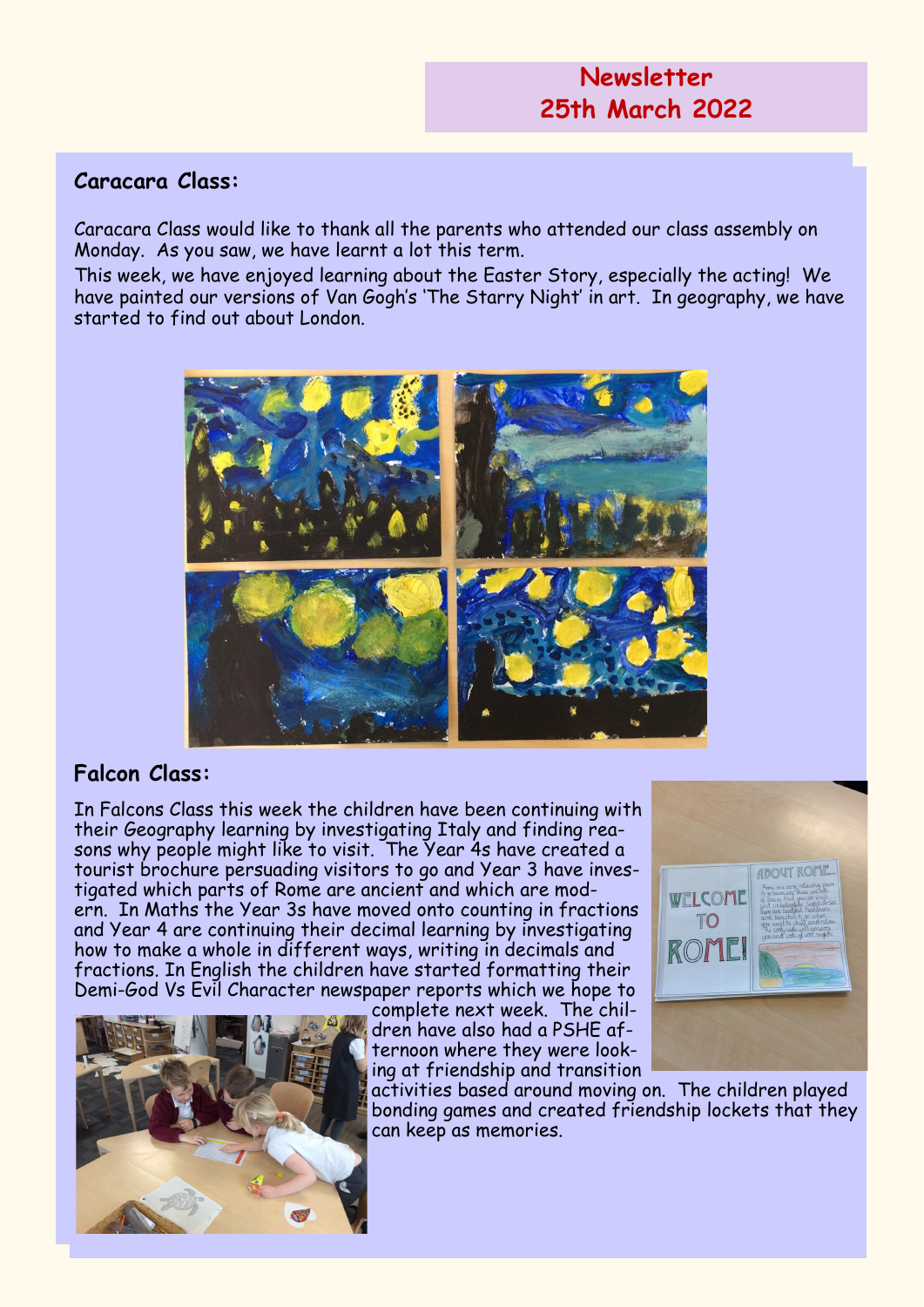#### **Leavers Assembly 23rd March 2022:**

It was with a sense of celebration, pride and sadness that we said farewell to a number of children this week as they prepare to leave MPS in the next few weeks.

Rebecca, Abi, Poppy, Felicity, Zoe & Nicole we wish you well on your next adventure.



#### **Diary Dates**

- **Wednesday 30th March – End of term reports out to parents**
- **Thursday 31st March 1000 – Leavers Assembly**
- **Thursday 31st March - School finishes for Easter at 1300**
- **Tuesday 19th April - School starts for children**
- **Tuesday 26th April – Charity Quiz Night for Ukraine – 1700-1800**
- **Throughout May - Year 2 Assessments**
- **Week 9th May - KS2 SATS**
- **Friday 27th May – An early school Queens Platinum Jubilee event details to be decided**
- **Friday 27th May - School finishes at 1505 for Half Term**
- **Monday 30th May to 4th June – Half Term**
- **Monday 6th June – Additional public holiday – No school for children**
- **Week 7th June - Year 1 phonics screening**
- **14th June – Liberation Day – MPS will join the events in Stanley**
- **Friday 24th June – Fixmas Eve event in school – details to follow**
- **Monday 11th July – Reports out to parents**
- **Thursday 14th July - Nursery & FS1 Sports afternoon, 1430 in hall**
- **Thursday 21st July – School finishes at 1300**

**In next weeks newsletter we will have a focus on the clubs that have run this term and on the Year 5 & 6 Residential to Bleaker Island.**

**Make the most of the sunshine this weekend and enjoy the Falklands at its best from all at MPS.**